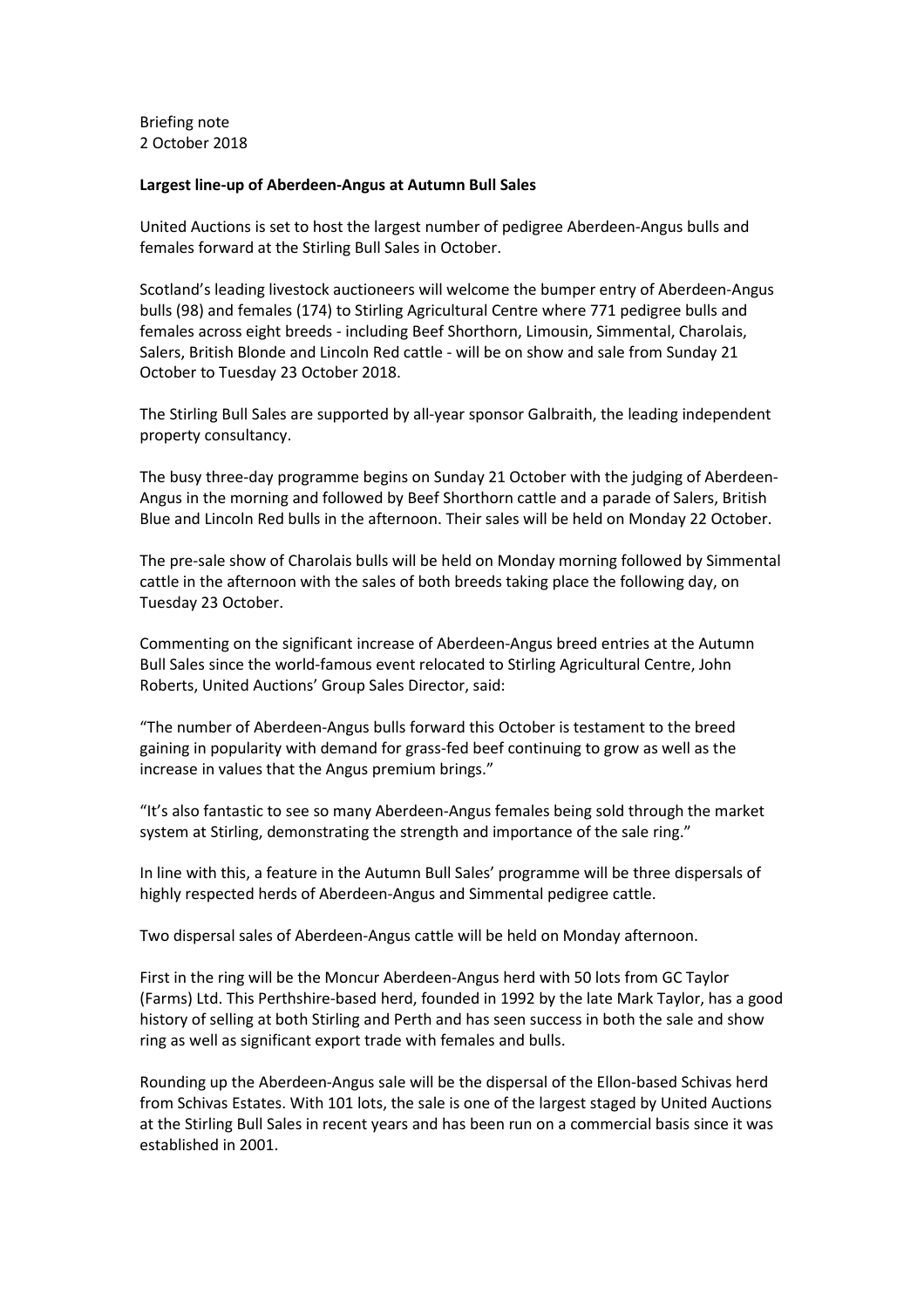The Simmental female sale on Tuesday morning includes the dispersal of the renowned Mendick herd, totaling 38 lots. This long-established herd is run by The Dykes family at South Slipperfield, West Linton who featured in the popular BBC One series 'Lambing Live' in 2014.

David Brown, Sales Director at United Auctions will be wielding the hammer for the dispersals of the Moncur Aberdeen-Angus and Mendick Simmental herds. He said: The dispersal sales of pedigree cattle represent a great chance for buyers to source top class Aberdeen Angus and Simmental genetics."

## **-Ends-**

Issued by JK Consultancy on behalf of United Auctions. For further information, please contact Jenny Kumar on 07989557198 / jenny@jkconsultancy.com

#### **Notes to editor**

### **Judges**

Aberdeen-Angus - Noel Hooke, 10 Spirehill Road, Hillsborough, Co Down Beef Shorthorn - John Scott, Fearn Farm, Fearn, Tain Charolais - Will Short, Woodpark, Beragh, Omagh Limousin - Michael Robertson, Mid Fodderletter, Tomintoul, Ballindalloch Simmental - Norman Robson, 106 Cogry Road, Doagh, Ballyclare.

### **SHOW & SALE PROGRAMME**

#### **Friday 19 October**

5pm Yard opens

#### **Saturday 20 October**

| 12 noon | Aberdeen-Angus bull inspection                                          |
|---------|-------------------------------------------------------------------------|
| 2pm     | Beef Shorthorn bull inspection followed by Lincoln Red bull inspection. |

### **Sunday 21 October**

| 8.30am  | Limousin bull inspection followed by British Blonde inspection        |
|---------|-----------------------------------------------------------------------|
| 10am    | Charolais bull inspection                                             |
| 10.30am | Show of Aberdeen-Angus females followed by bulls                      |
| 12 noon | Simmental bull inspection followed by Salers bull inspection          |
| 1.30pm  | Show of Beef Shorthorn females followed by bulls                      |
| 2.30pm  | Show of Limousin bulls followed by parade of Salers, British Blonde & |
|         | Lincoln Red bulls.                                                    |

### **Monday 22 October**

| 10am    | Show of Charolais bulls                                                       |
|---------|-------------------------------------------------------------------------------|
| 10.30am | Sale of Aberdeen-Angus bulls (98)                                             |
| 11am    | Sale of classes & drafts of Beef Shorthorn females (65) - including Chapelton |
|         | (7), Glenisla (11), Dunsyre (10)                                              |
| 1pm     | Sale of Beef Shorthorn bulls (26) followed by Lincoln Red bull (1)            |
| 1pm     | Sale of classes & drafts of Aberdeen-Angus females (174 + 81 calves)          |
|         | including Gretnahouse (3), Glenhaven (10 + 10 calves), followed by            |
|         | dispersals from Moncur (50 lots) & Schivas (101 lots).                        |